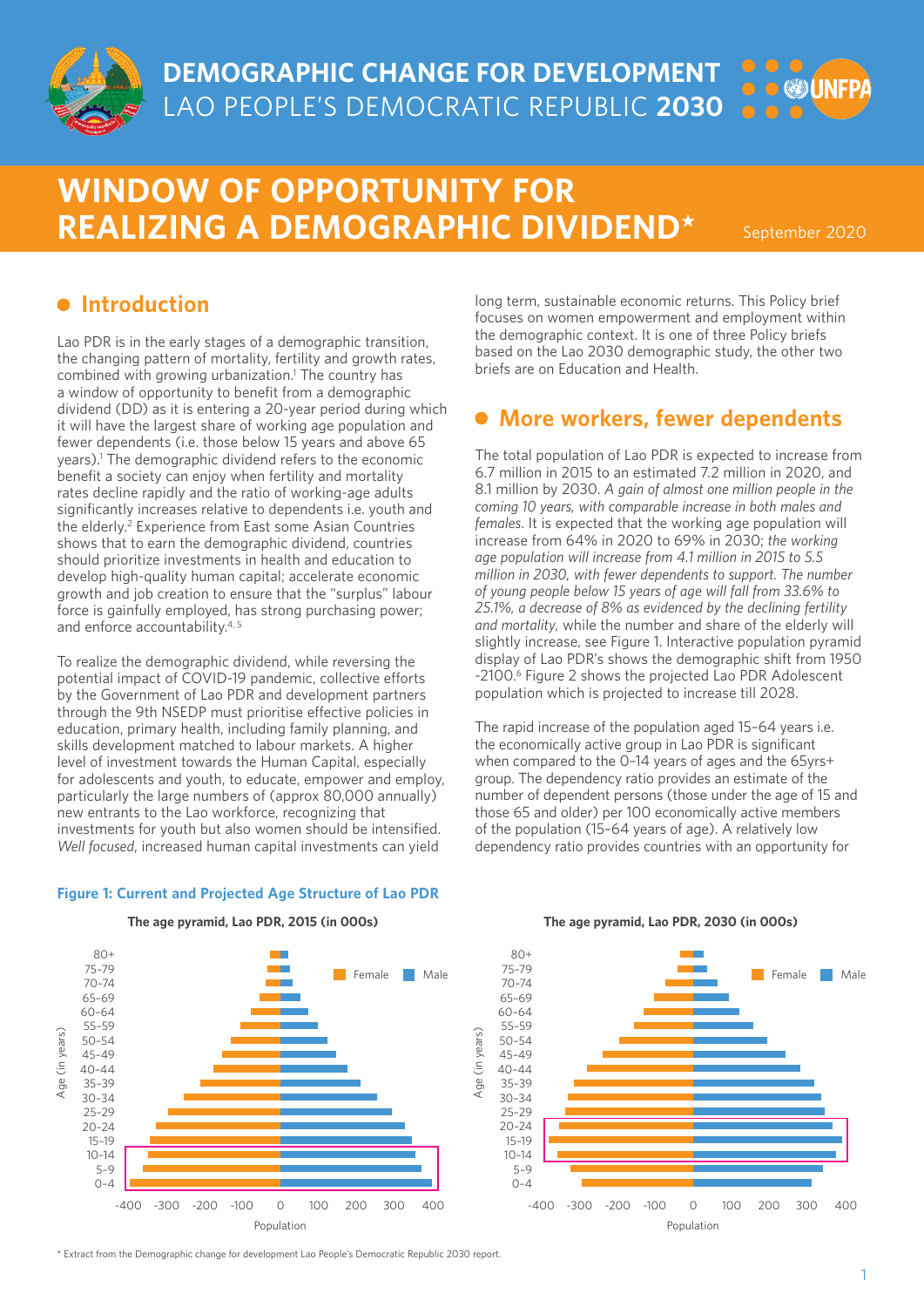





the demographic dividend. Lao PDR is headed towards the age structure that will generate the opportunity for a demographic dividend, with a dependency ratio of 61% in 2015, a projected decline to 57% in 2020, and further reduced projection of 48% in 2030, see Figure 3.

## **To realize a Demographic Dividend - Educate, Empower, Employ!**

The DD can only be effectively realized if the large working age population has benefited from the implementation of multi-sectoral investments in the areas of health, education, economy and governance. Details for health and education are in the companion Policy briefs. Countries must improve the capacities of national human capital through focused health and education policies; a diverse jobs market in order to avoid a situation where an increase in the working age

population results in greater unemployment; and develop efficient and flexible financial institutions that can cater to the possibility of increased savings. Planning decisions based on sound understanding of the population trends can lead to more equitable budget allocations to unleash the potential of demographic dividends.Strengthening national and sub-national level resource allocations will lead to the creation of an enabling environment for young people, especially adolescent girls, and those living in remote areas, to access quality health, including sexual and reproductive health, education, and social protection services. Figure 4 summarizes some of the multi-sectoral approaches identified as key to achieving a demographic dividend in Lao PDR.

## **Empowering Girls and Women through the lifecycle**

Women's participation is essential for any country's sustained equitable development. Girls and women in Lao PDR still have limited access to health, education above the primary school level and consequently access to positions of leadership, livelihood and decent work opportunities. Adolescent girls are particularly vulnerable, due to high rates of early marriage and adolescent pregnancy. In 2016–2017, 23.5% of girls aged 15–19 years were married and the national average shows that 83 of every 1,000 girls aged 15–19 had given birth, which is amongst the highest in ASEAN. The adolescent pregnancy rates are higher for the poorest quintile, 156 per 1,000 as well as for certain ethnic groups where the range is from 99-113 per 1,000.<sup>2</sup> The labour force participation rate for the formal and informal sectors was recorded to be 78.2% overall in 2018, with the female participation rate at 76.8% and the male at 79.7%, this is expected to drop significantly more for women than for men due to the impact of COVID-19 pandemic. However, while male and female rates of participation are comparable, women are predominantly engaged in the informal sector, often underemployed or only partially employed, thus lacking access to social security. Persistent gender disparities include female workers earning 15–20% less than their male counterparts, and marked differences in job security and working conditions.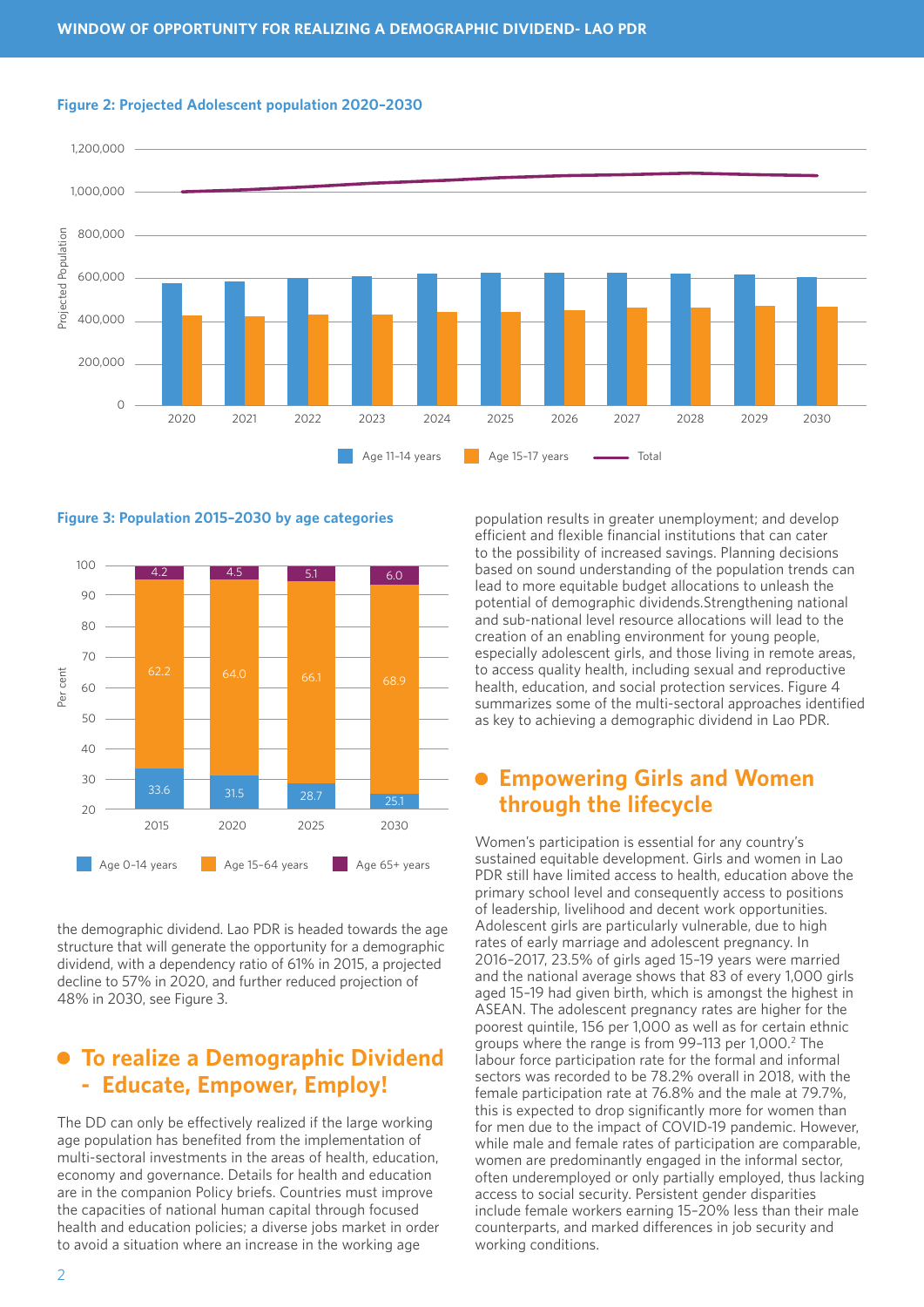#### **Figure 4: Approaches to attaining the demographic dividend**



#### **a. Breaking the cycle of Poverty: Connection between education and fertility**

Women have a critical role to play in Lao PDR's future and education is key to their success. For the country to achieve its first demographic dividend, a number of assumptions have been made, the most important of which is that the fertility rate will decline by 40 per cent, going from 3.0 children per woman in 2015 to 1.8 children per woman in 2030. This is due to a number of factors, including anticipated higher enrolment of women in schools and universities, as well as increases in infant and child survival rates, which, with more children making it through infancy and childhood, leads to a decrease in the fertility rate.

Progress has been made in female enrolment at all levels of education between 2011–2012 and 2017 (Figure 5), and the extent of the level of education has a clear impact on fertility (Figure 6), which decreases as the education level increases. While the steep decline of the total fertility rate accompanying the rise in the level of education is a global phenomenon, there is also a significant knock-on effect: with time, less-educated women tend to adopt the reproductive norms of the more educated.

Women's education is also a key in relation to infant mortality, with rates as much as seven times lower for infants born to mothers who pursued higher education versus mothers who did not go to school, or who only had preprimary education.

Looking at enrolment levels from 2009 to 2018, the levels of enrolment for both males and females are fairly close (Figure 7), and are expected to remain so through to 2030, when the goal is universal enrolment for both girls and boys through secondary level education. However, the projected tertiary level education enrolment remains low for both females and males at less than 25 per cent.

Current school attendance is 56.4 per cent for males compared to 52.4 per cent for females. There is a high dropout rate for females older than 16 years of age. According to the Population and Housing Census (2015), only 19.2 per cent of females are still attending school from ages 17–25 years, compared to 24.8 per cent for males. Part of this is the result of Lao PDR having the highest rate of early marriage in ASEAN, with 23.5 per cent for adolescent girls aged 15–19 years already married or in union. Over 62,000 adolescent girls aged 15–19 years were married compared to 23,500 boys of the same ages.<sup>1</sup>

#### **b. Protection from Gender Based Violence**

Violence against women is prevalent in Lao PDR. International agreements related to the advancement of women and the elimination of violence against women are steadily being integrated into national policies and legislation. Gender-based violence is a violation of human rights and cannot be justified on any account. However, a national survey conducted in 2014 revealed that 30 per cent of women and 16 per cent of men thought that violence against women was justified if women did not follow traditional gender norms, roles and relations. The 2014 survey also showed that 30 per cent of women interviewed agreed that a wife must not refuse sex, and 50 per cent of all women agreed that a husband could hit his wife if she was unfaithful.7

The same survey showed that 30 per cent of ever-partnered women had experienced physical, sexual and/or emotional violence in their lifetime, and 43 per cent of women who encountered partner violence did not seek help or report the incident(s) due to discriminatory gender stereotypes coupled with a lack of confidence in existing services and complaint mechanisms. If women did seek help, the majority turned to their immediate network of family and friends, rather than reaching out to a formal network and services such as police and other related law enforcement officers.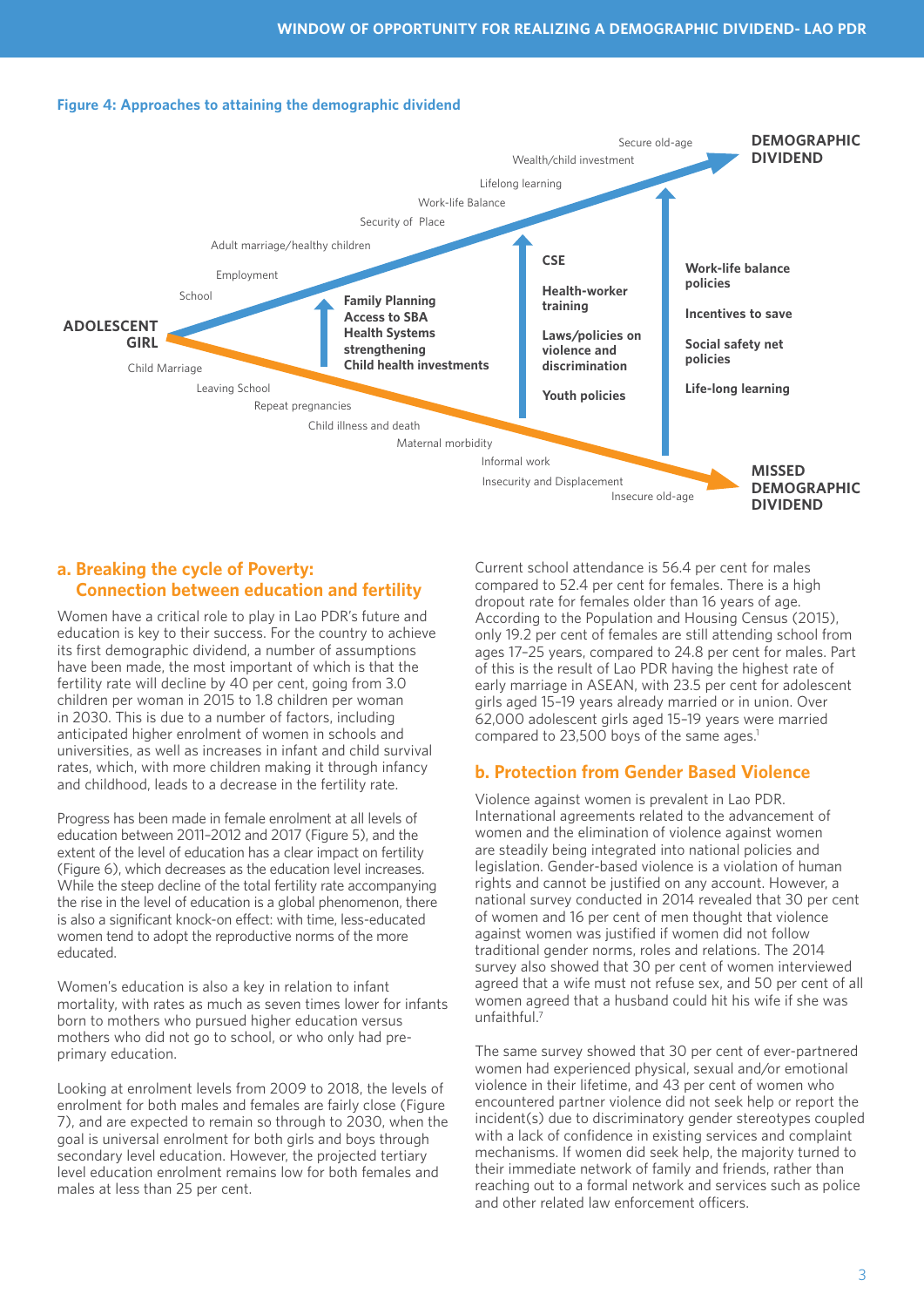

#### **Figure 5: Women aged 15–49 years by level of education, Lao PDR 2011–2012 and 2017 (%)**





### **c. Female Leadership Participation**

Women's political participation in Lao PDR has been gradually increasing over the last few decades. The Lao People's Revolutionary Party (LPRP), which leads the political processes at all levels, has only 1 woman in the 11-member politburo, and 7 women in the Party's Central Committee of 69 members. However, women's political representation in the National Assembly is now among the highest in the South-East Asia region, with the proportion of female members having increased from 6 per cent in 1990 to 27.5 per cent in 2016. Currently there are 41 female members out of 149 members. Female ministers and viceministers in 2017 were only 12.3 per cent and 14.8 per cent, respectively.8 Women represent around 45 per cent of civil servants in the country, which, in 2017, was 84,268 women out of the 183,680 civil servants. However, women's participation in leadership positions remains limited especially at the provincial and district levels.



#### **Figure 6: Total fertility rate by women's level of education 2011–2012 and 2017**

Source: Two last surveys of 2011-2012 and 2017 Source: Two last surveys of 2011-2012 and 2017

## **Employment**

The anticipated demographic dividend implies that the working age population will grow faster than the dependants, creating an opportunity for faster economic growth and improved family welfare. This transition can mean, at the micro-level, a better standard of living for families and a higher income per person. While at the macro-level, the transition can bring gains for economic development. The dividend is a potentiality, and requires several preconditions including investment in key areas of education, the economy and social policies to realize the DD.

Lao PDR'S labour force has gradually increased from 1990 to 2018, rising from 1.93 million in 1990 to 3.73 million, a trend which is set to continue. During the same period, the youth unemployment remained in the range of 1.8 - 1.6 per cent. The youth unemployment rate for males and females in 2019 was 1.6 and 1.5 per cent, respectively.

Between 2015 and 2030 the active age population (aged 15 and over) is projected to increase from 4.4 million to 6 million (Figure 8) in near equal figures for males and females. This result is due to the large number of births in the previous decades of high fertility, entering the labour market in this timeframe. With an additional 1.6 million people in the activeage population projected from 2015 to 2030, the challenge will be to generate enough jobs to absorb the country's growing labour force and, thus, reap the associated economic benefits of this increase.

#### **The Lao Women's Union**

The Lao Women's Union (LWU) is an organization mandated to represent women of all ethnic groups in the country. It works to protect woman's rights and interests through its presence and extensive networks at village, district, province and national levels. The LWU works with the Lao People's Revolutionary Party, the Government and Lao women across the country, and currently has 1,042,529 member covering 47.1 per cent of Lao women aged 15 years and older.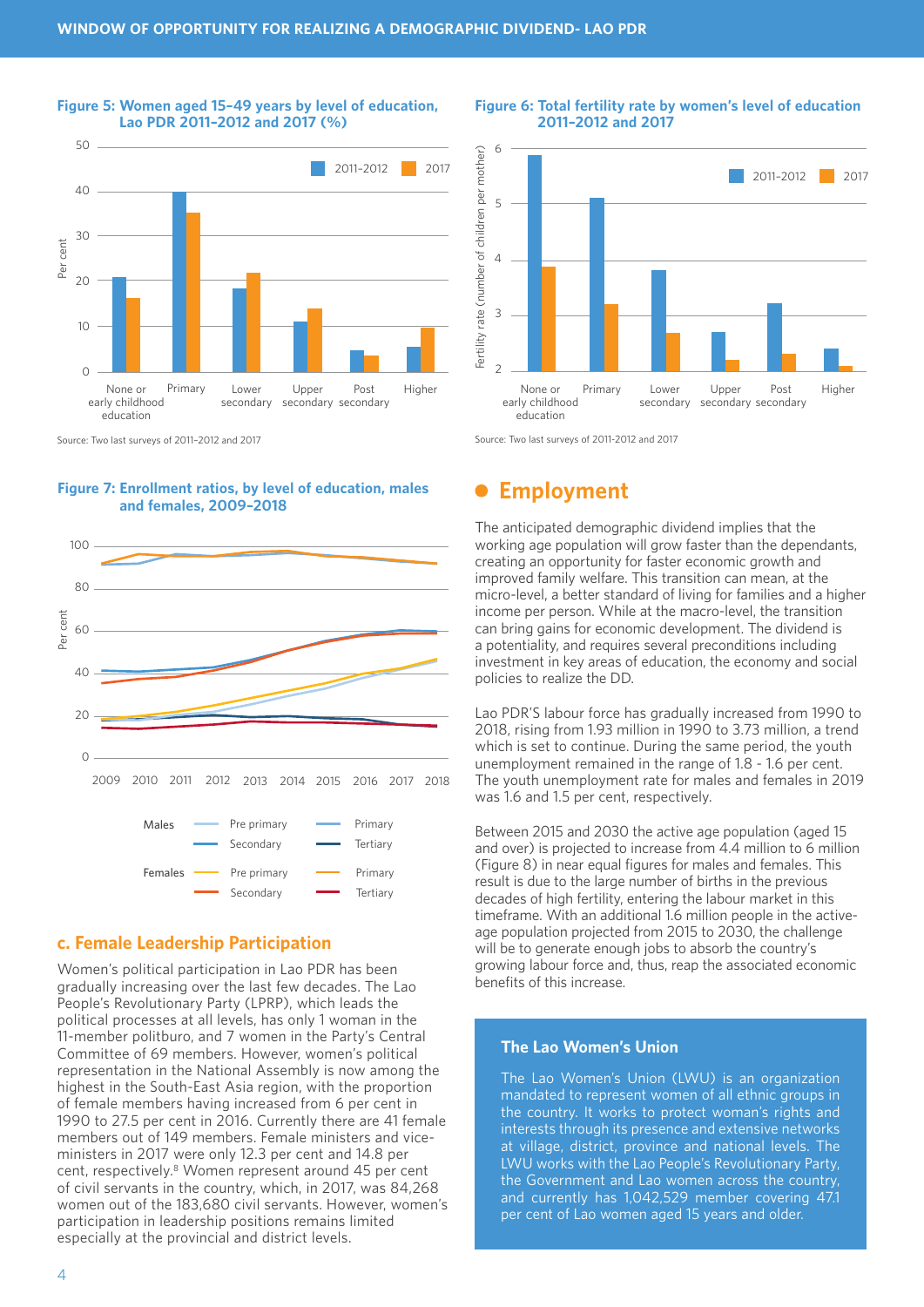Labour projections by age group show some trends, which include youth (ages 15–24 years) participation rates in the labour market declining from 24.3 per cent in 2015 to 17.3 per cent in 2030, with more young people, both male and female, expected to attend upper secondary school and university; while the participation rate for males and females from ages 25–64 years is projected to remain constant.

For the population aged 65 years and older, the participation rate is increasing due to better health and increasing life expectancy. The availability of less demanding employment in sectors outside of agriculture help make this possible. Changes in the family structure also impact what is needed, as living within nuclear families is becoming more common. In addition, without formal pensions or retirement benefits, financial pressure may increase the need for those over age 65 to continue working.

Entries into the labour force show a slight increase from 135,000 annually in 2015–2020 to 143,000 thousand in 2015–2030 (Figure 10). However, numbers of workers exiting from the labour force will increase significantly from 35,000 to 50,000 from 2025–2030, due to a larger advancing age group. Overall, the balance of the labour market will decrease from net entries of 100,000 thousand in 2015–2020 to 93,000 thousand in 2025–2030. Possibly diminishing some pressure on the labour market.

#### **Figure 8: Active age population, aged 15 years and older, 2015–2030**





#### **Figure 9: Annual rate of growth, total population and active age population, 2015–2030**

## **Policy Recommendations**

To successfully achieve the demographic dividend, the government of Lao PDR should consider the following policy actions targeting the women and youth;

- **1.** Sustained investment in Primary Health Services, including Sexual and Reproductive Health, and Nutrition Services: Maintaining sufficient investment in human capital requires a sustainable and efficient health financing system. This should be built on a stable government budget, recognising anticipated donor transitions, in close collaboration and coordination with development partners based on the Health Financing Strategy. In working towards the achievement of universal health coverage by 2025, implementation of the essential health service package should be prioritized, with service delivery redesigned to be more resilient to disruptions during crises, and ensure equitable access to quality healthcare, ensuring inclusion of ethnic groups and those living in rural areas.
- **2.** Sustained Investment in youth friendly reproductive health services and family planning improves health outcomes, shapes a country's demographic path, and strengthens the impact of other development initiatives in youth employment, education, training, and health. Sustaining family planning investment will facilitate realisation of the demographic dividend, create opportunities for a boost in economic growth and productivity that can raise incomes and allow families and governments to improve the health, education, and well-being of future generations.
- **3.** To minimize adolescent pregnancies and early marriages there is a need for sustained comprehensive sexuality education (CSE) as it has been identified as one of the most effective and economical strategies for empowering youth. With more educated cohorts of women reaching the working age, higher levels of female labor force participation are possible as well as higher wages than their mothers' generation. These shifts in women's labor force participation rates and wages would constitute a gender dividend, resulting in a more productive economy.

#### **Figure 10: Entries, exits and balance of the labour force (in thousands), 2015–2030**



Source: Lao Statistics Bureau, *Lao Population Projections 2015-2045*.